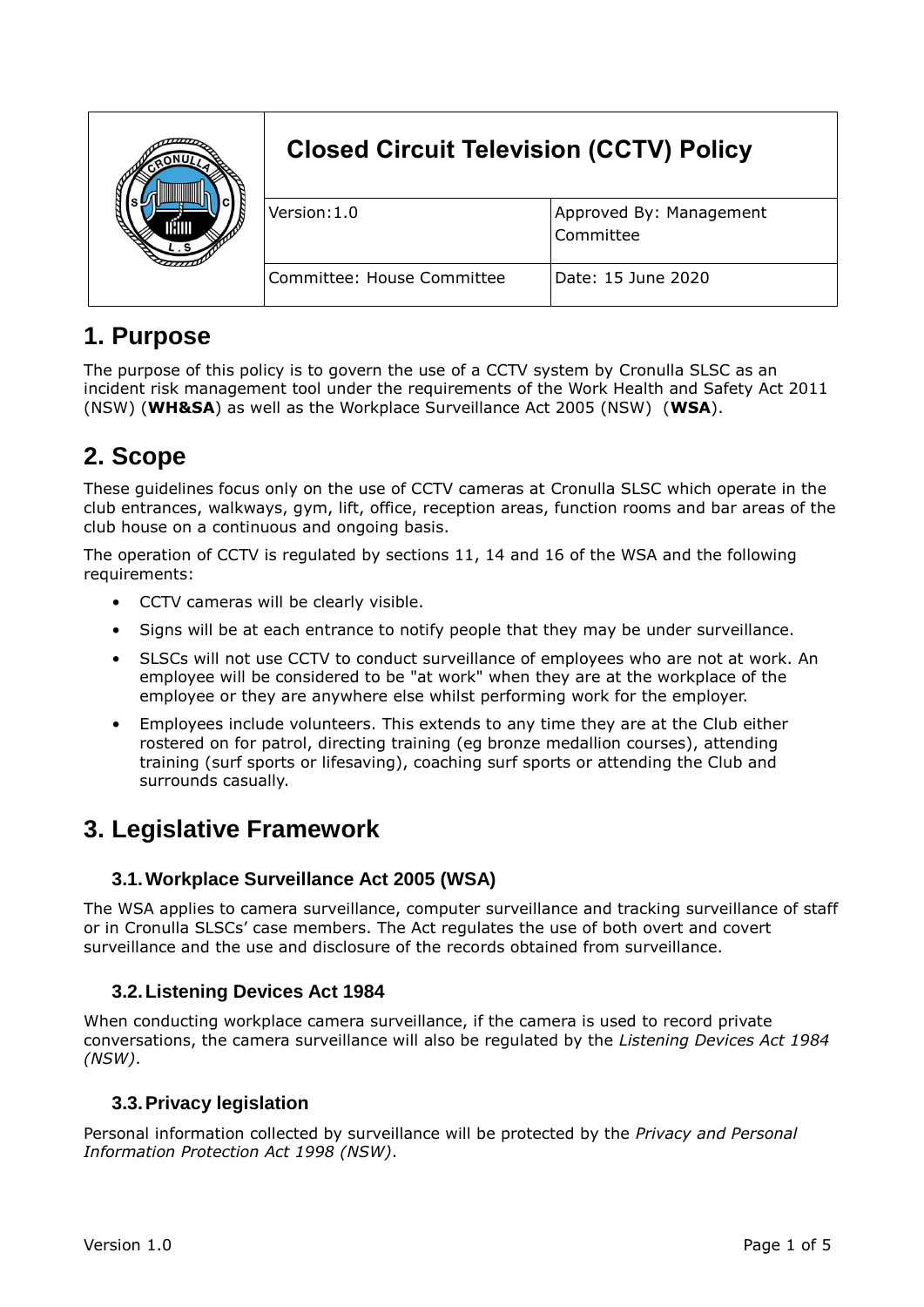#### **3.4.Guidelines**

Cronulla SLSC will operate only overt camera surveillance to observe personal or property security and unlawful activity.

### **4. Overt camera surveillance**

#### **4.1.Employee Notification**

Section 10 of the WSA provides clear direction on the requirements for notifying employees where an employer wishes to undertake overt workplace camera surveillance.

The use of cameras to undertake workplace surveillance will be lawful under the WSA only if all of the following conditions are met:

- employees have been notified, in writing, at least 14 days before the cameras are used. New starters (including new members and new paid employees) must be advised prior to commencing work (section 10);
- the cameras are clearly visible to people in the area that is under surveillance (section 11); and
- signs notifying people that they may be under camera surveillance are clearly visible at each entrance to the area under surveillance (section 11).

#### **4.2.Notification Exemption Clause**

Section 14 of the WSA allows for an exemption from the employee notification requirements where the surveillance is:

- conducted with the agreement of the employee or a body representing a substantial number of employees at the particular workplace e.g. a union or representative body, for a purpose other than surveillance of members and the public near or on the SLSC premises (e.g. security purposes) and
- carried out in accordance with that agreement.

Failure to meet all the requirements for overt surveillance will constitute covert surveillance, which is in breach of the Act in the absence of a covert surveillance authority.

#### **4.3.Security related workplace camera surveillance**

In a security context, camera surveillance is generally used to:

- deter security incidents e.g. theft, vandalism, violence, etc;
- gather information that may be used in evidence if a crime is committed within view of the camera (assuming the camera is recording);
- allow a security incident to be viewed as it is occurring and an appropriate response to be raised.

## **5. Monitoring of camera surveillance**

Where continuous monitoring of CCTV at SLSCs is not feasible the following strategies, as a minimum, should be considered:

- the CCTV is continuously recorded with archived images stored for up to 3 months;
- a physical security response is mobilised where an alarm is activated:
- protocols advising Cronulla SLSC officers if an incident occurs are established;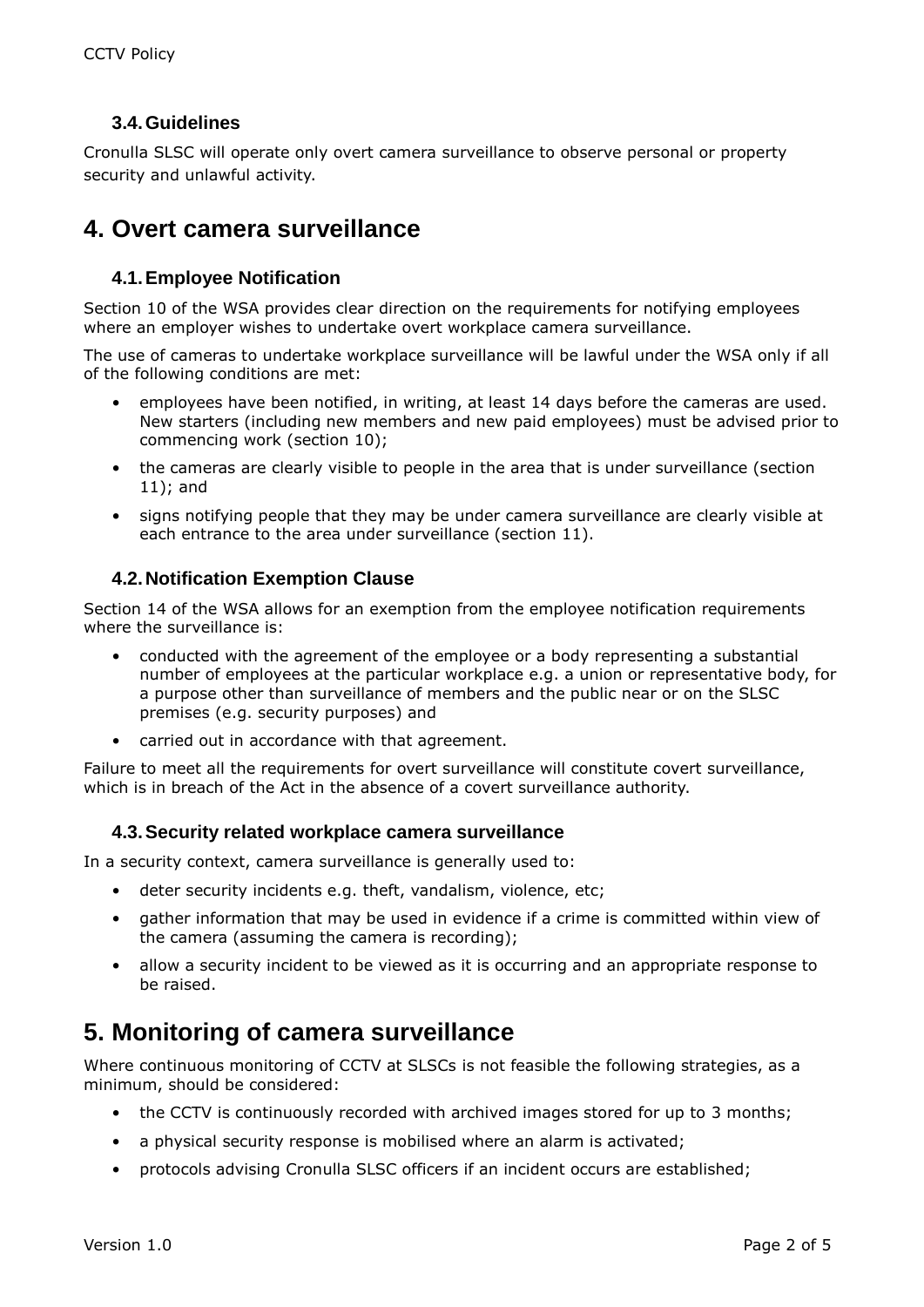• regular review of the effectiveness of the above strategies is undertaken to ensure risk and liability are being appropriate managed in a way that maintains the security of the SLSC.

### **6. Placement of cameras**

Where a security risk assessment results in the decision to use overt camera surveillance in a particular location, effective placement of the camera within this location is critical to the success of a surveillance strategy aimed at controlling security risks.

- Lighting levels, including shadowing, minimum lux levels, type and height including varying lighting levels in open areas as opposed to under awnings etc and obstructions to fields of view.
- Pedestrian thoroughfares, including analysis of the amount of pedestrian access throughout each day.
- The recommended height of equipment above ground to deter potential vandalism (while noting that position height of cameras needs to allow adequate identification of persons.
- The view from the recommended camera height, taking into account building structures and awnings.
- Direction of the sun, including sunrise and sunset 'blooming' and the possible effect on the cameras.
- Whether private premises would come within the view of the cameras.
- The accessibility of equipment for maintenance purposes including any safety issues for members or contractors undertaking the maintenance.
- Possibility of accompanying lighting intruding upon the surrounding area. Access to power supply.
- Cabling routes and distances.
- Availability of existing cables and conduits.

In accordance with the WSA (Section 15) the Club will not carry out surveillance of an employee in a:

- change room
- toilet facility
- shower or bathing facility

## **7. Related procedures**

Cronulla SLSC should also consider:

- Ensuring camera surveillance equipment remains appropriately placed, and continues to be pointed in the necessary direction.
- Maintenance and testing of the equipment a maintenance log is recommended. The CCTV system and any alarms should be regularly tested.
- Undertaking regular risk assessments to ensure that the introduction of camera surveillance has not created new or different security risks e.g. moved potential illegal activity from the area now under surveillance to other surrounding areas, or created expectations in relation to a duress response that may be unrealistic or unable to be met.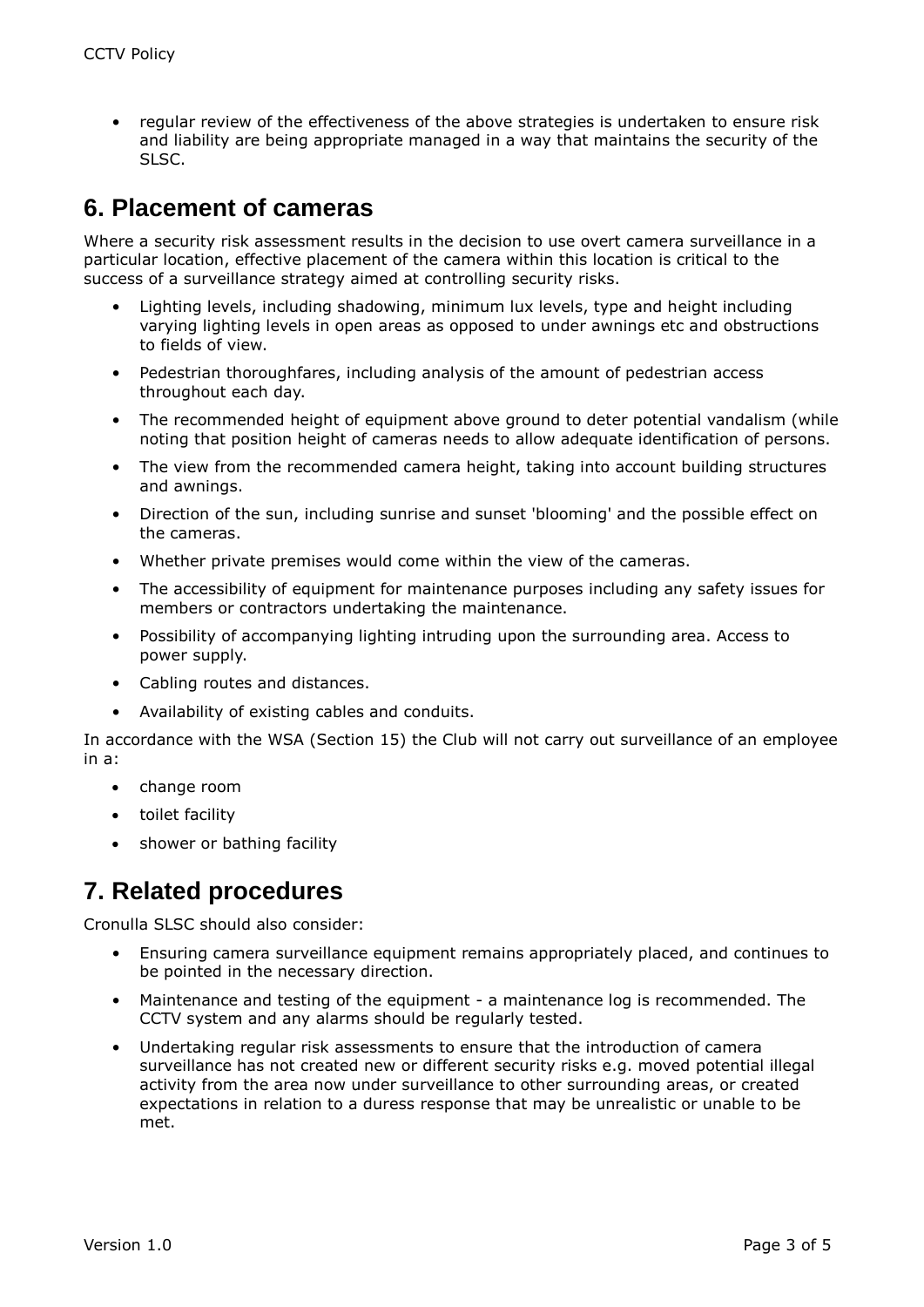## **8. Use and disclosure of surveillance records**

The WSA requires that any record made as a result of surveillance not be used or disclosed unless the disclosure is:

- For a legitimate purpose related to the legitimate business activities of Cronulla SLSC.
- To a member or officer of a law enforcement agency (eg Police) for use in connection with the detection, investigation or prosecution of an offence.
- For a purpose that is directly or indirectly related to the taking of civil or criminal proceedings.
- Reasonably believed to be necessary to avert an imminent threat of serious violence or of substantial damage to property.

As it is in the public interest to assist law enforcement agencies to pursue their law enforcement and public protection activities, Cronulla SLSC should assess requests for surveillance records in the absence of a warrant on a case by case basis.

In deciding whether to provide surveillance records Cronulla SLSC should balance this need with its own obligations of confidentiality to its members and the sensitive nature of legal information.

Factors that should be considered prior to disclosing surveillance records without a warrant include:

- The seriousness of the alleged offence.
- The degree of evidence available that suggests the surveillance record contains information that will assist with law enforcement.
- Whether significant personal information relating to third parties will be disclosed.
- How well sign posted the camera surveillance is i.e. will members and visitors to the area have a reasonable expectation that they will be captured in surveillance records.
- Any industrial arrangements as the surveillance records may also include footage of members.

## **9. Access to Information by Authorised People**

Only authorised people may access the footage. Those authorised to access the footage are the:

- President
- Members of the Executive Committee
- Administration Staff

## **10. Provision of Footage to Members and Other People**

For the purpose of identifying individuals (eg the theft of an item picked up by a CCTV camera), authorised officials listed in section 9 may show third parties and/or Club members the specific footage in question, but are not allowed to provide these individuals direct copies of these images, screen shots, or allow the filming of them off the screen by another camera (eg a phone).